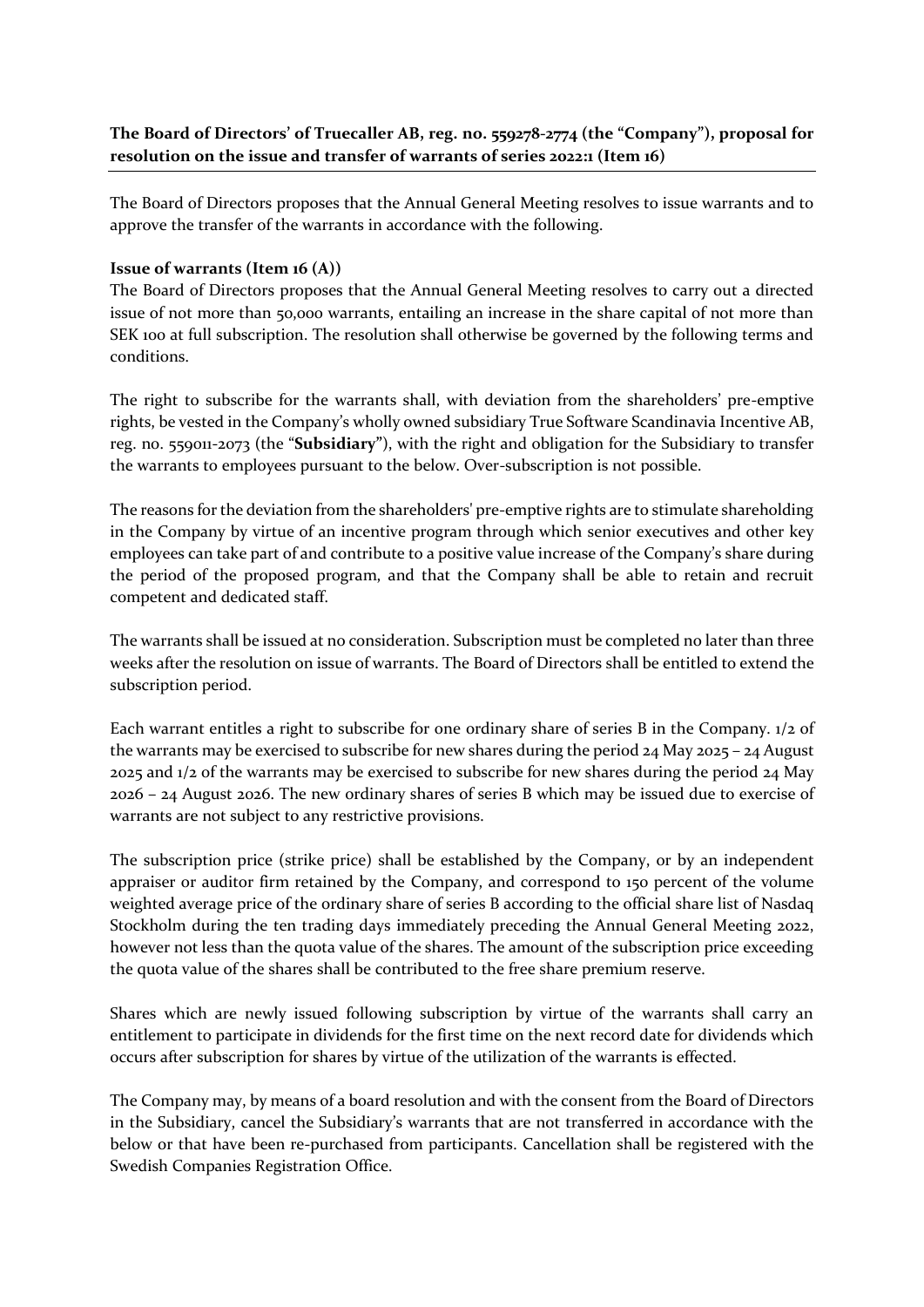The Board of Directors, or a person appointed by the Board of Directors, is authorized to make such minor adjustments to the resolution which may prove necessary in order to register the resolution with the Swedish Companies Registration Office.

## **Approval of transfer of warrants (Item 16 (B))**

The Board of Directors proposes that the Annual General Meeting approves the Subsidiary's transfer of warrants on the following conditions.

The right to acquire warrants from the Subsidiary shall vest in senior executives and other key employees in the Truecaller group who do not participate in existing incentive programs in the Truecaller group. Employees who are also board members in Truecaller AB do not have the right to acquire any warrants. The allotment per participant will depend on position within the Truecaller group and may not exceed 50,000 warrants per participant. In total, not more than 5 senior executives and other key employees in the Truecaller group may be allotted warrants of series 2022:1.

 $1/2$  of each participant's warrants may be exercised to subscribe for new shares during the period  $24$ May 2025 – 24 August 2025 and 1/2 of each participant's warrants may be exercised to subscribe for new shares during the period 24 May 2026 – 24 August 2026.

As the warrants are acquired by the participants at market value and require a positive development of the share price of the Company there are no performance criteria for the exercise of the warrants.

A prerequisite for being entitled to acquire warrants from the Subsidiary is (i) that the participant at the time of the acquisition is an employee of the group, (ii) that acquisition of warrants can take place in accordance with applicable laws, and, according to the Board of Directors' assessment, can be executed with reasonable administrative costs and financial efforts, and (iii) that the participant has entered into an agreement with the Company, according to which the Company, or the one the Company assigns, under certain circumstances has the right to repurchase the warrants from the participant if the participant wishes to transfer the warrants before they can be exercised for subscription of shares, in some cases to an amount equal to the lower of the participant's acquisition price and the market value, in other cases to market value. The Board of Directors has the right to make the reasonable changes and adjustments of the terms and conditions in the agreement that are deemed suitable or appropriate as a result of local civil law or tax law or administrative conditions.

Warrants may also be offered to future employees. For such acquisitions, the conditions shall be the same or equivalent to what is stated in this resolution. This means, inter alia, that acquisitions shall be made to the market value at the time of the acquisition.

## Application and allotment

Application for acquisition of warrants shall be made during the period from and including 25 May 2022 up until and including 8 June 2022. The Board of Directors of the Company shall however be entitled to extend the application period for acquisitions and to set a corresponding application period for new employees whose acquisitions are made after the expiration of the initial application period.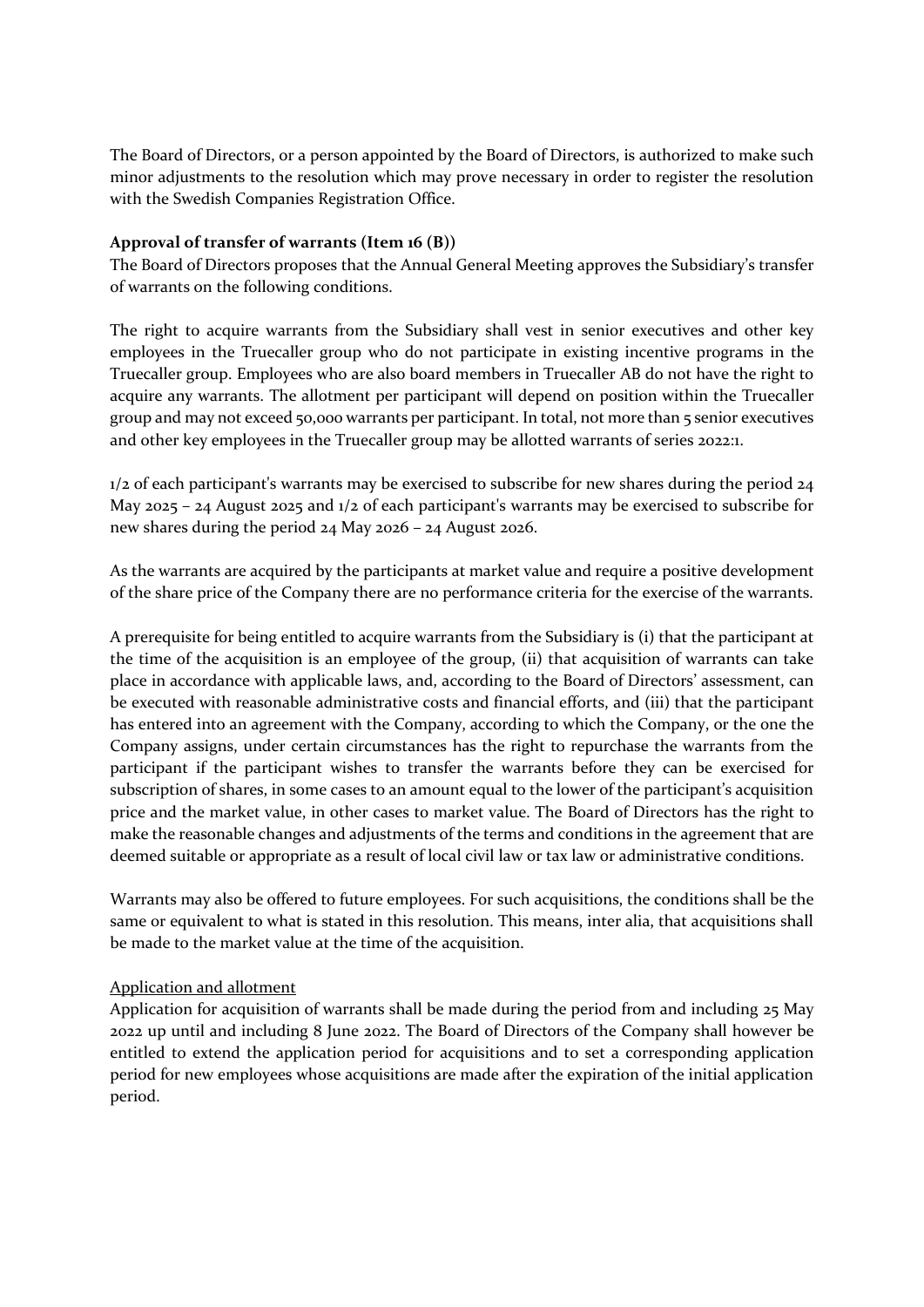The Board of Directors of the Company shall determine the final allotment and the date of the transfer of the warrants. The transfer of warrants may be made up until and including the next Annual General Meeting.

### Price and payment etc.

The warrants shall be transferred on market terms at a price (premium) established on the basis of a market value of the warrants calculated by an independent valuation institute using the Black & Scholes valuation model. A new market value shall be established in an equivalent way for acquisitions made by new employees after the expiration of the initial application period.

Payment for the allocated warrants shall be made in cash no later than three weeks following the application for acquisition. The Board of Directors shall establish a corresponding date of payment for acquisitions made by new employees.

### Dilution

Upon full exercise of all warrants, 50,000 new ordinary shares of series B can be issued, which corresponds to a dilution of approximately 0.01 percent of the total number of shares and approximately 0.01 percent of the total number of votes in the Company, however, subject to any potential adjustment which may occur under the terms and conditions for the warrants. Accordingly, the program offers the employees the possibility to increase their shareholding in the Company to the corresponding figure.

### Impact of financial ratio and costs for the Company etc.

The Company's earnings per share are not affected by the issue of the warrants as the present value of the warrants' strike price exceeds the current market value of the share at the date of issue. Since the warrants are transferred to the participants at market value it is not expected that the Company will incur any personnel costs. The warrant program will only incur certain limited costs in terms of external consulting fees and costs relating to the administration of the warrant program.

#### Preparation of the matter

The principles of the warrant program have been prepared by the Board of Directors of the Company. The Board of Directors has thereafter decided to submit this proposal to the Annual General Meeting. Except for the officials who prepared the matter pursuant to instructions from the Board of Directors, no employee that may be included in the program has taken part in the drafting thereof.

### Other share related incentive programs etc.

Truecaller's ongoing share-based incentive programs and variable compensation to senior executives are described in the annual report for 2021, in note  $7$  to the consolidated financial statements. The Board of Directors' accounts of the remuneration committee's evaluation of the principles for remuneration to senior executives which are published on Truecaller's website, describes how Truecaller applies its principles for remuneration to senior executives in accordance with the Swedish Companies Act and the Swedish Corporate Governance Code.

#### Authorization for the Board of Directors

The Board of Directors proposes that the Annual General Meeting authorizes the Board of Directors to execute the resolution in accordance with the above and to ensure that the Subsidiary's Board of Directors carries out the transfer of the warrants in accordance with the above.